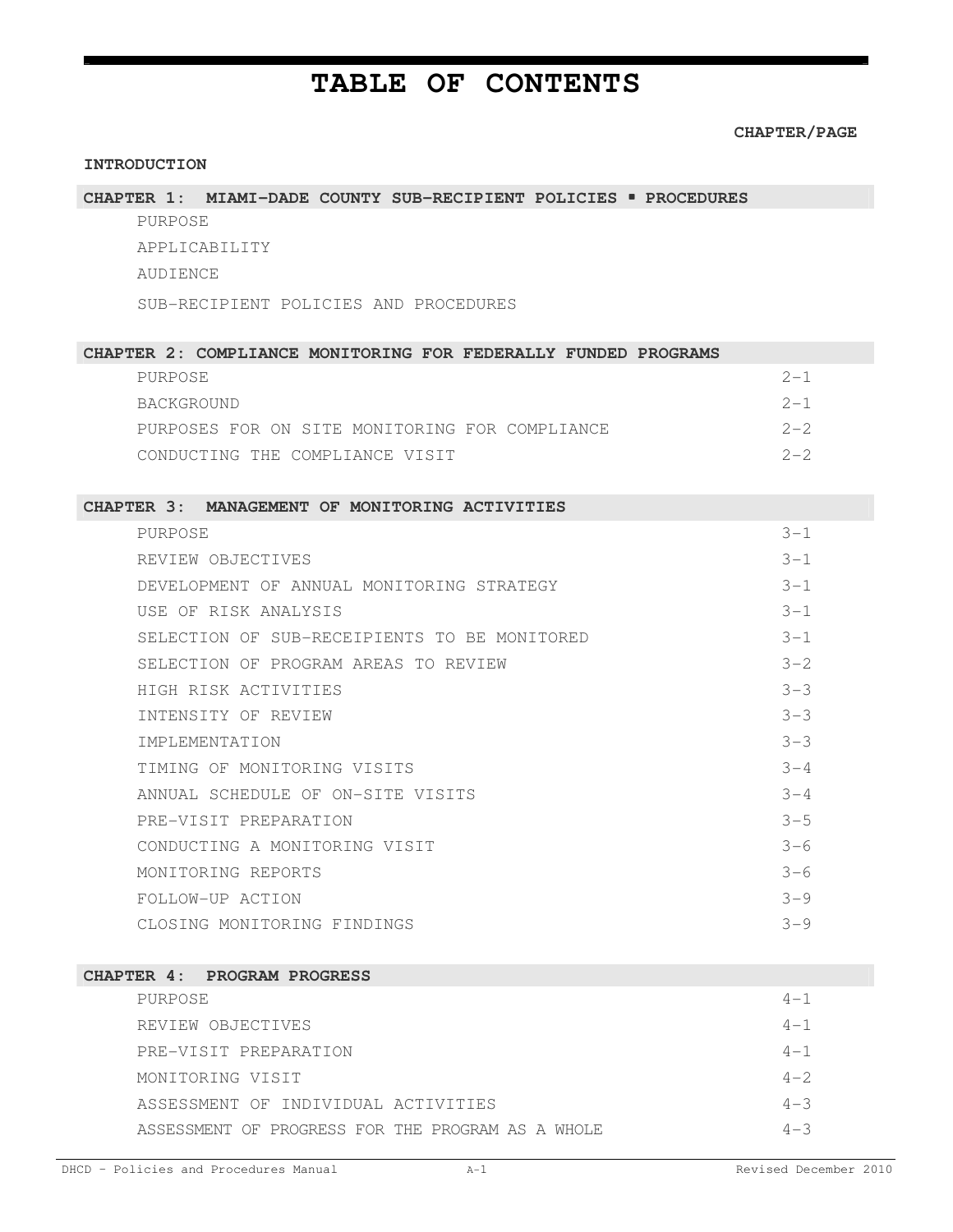|                                                                               | <b>CHAPTER/PAGE</b> |
|-------------------------------------------------------------------------------|---------------------|
| CONCLUSIONS                                                                   | $4 - 4$             |
| SUGGESTED GUIDE FOR ASSESSING PROGRESS IN COMPLETING<br>INDIVIDUAL ACTIVITIES | $4 - 5$             |
| MIAMI-DADE SUB-RECIPIENT PROGRESS REPORTS                                     | $4 - 8$             |

#### **ATTACHMENTS: SAMPLE REPORTS**

### **CHAPTER 5: LABOR STANDARDS**

| PURPOSE                        | $5 - 1$ |
|--------------------------------|---------|
| GENERAL                        | $5 - 1$ |
| STAGES OF CONSTRUCTION PROJECT | $5 - 1$ |
| PRE-BID PROCEDURES             | $5 - 3$ |
| CONTRACT AWARD PROCEDURES      | $5 - 3$ |
| DAVIS BACON                    | $h - 4$ |

#### **ATTACHMENTS:**

FEDERAL LABOR STANDARDS PROVISION (FORM HUD-4010) CONTRACTOR'S CERTIFICATE OF ACTUAL COST (FORM HUD-92330-A) PAYROLL FORM (FORM WH-347) POSTER - NOTICE TO ALL EMPLOYEES (FORM WH-1321) PROJECT WAGE RATE SHEET (FORM HUD-4720) REPORT OF ADDITIONAL CLASSIFICATION AND RATE (FORM HUD-4230A) RECORD OF EMPLOYEE INTERVIEW (FORM HUD-11) FEDERAL LABOR STANDARDS QUESTIONNAIRE (FORM HUD-4730) FEDERAL LABOR STANDARDS COMPLAINT INTAKE (FORM HUD-4731)

## **CHAPTER 6: ENVIRONMENTAL / LEAD-BASED PAINT /**

#### **OTHER FEDERAL & COUNTY REQUIREMENTS**

| PURPOSE                    | $6 - 1$  |
|----------------------------|----------|
| GENERAL                    | $6 - 1$  |
| ENVIRONMENTAL              | $6 - 1$  |
| KEY FEDERAL REGULATIONS    | $6 - 2$  |
| ENVIRONMENTAL REVIEW       | $6 - 3$  |
| LEVEL OF REVIEW            | $6 - 4$  |
| DOCUMENTATION REQUIREMENTS | 6-6      |
| FLOOD INSURANCE            | $6 - 8$  |
| LEAD-BASED PAINT           | $6 - 9$  |
| QUESTIONS AND ANSWERS      | $6 - 11$ |
| SUMMARY REOUIREMENTS       | $6 - 21$ |
| <b>ATTACHMENTS:</b>        |          |
| ENVIRONMENTAL REVIEW FORM  | 6 A      |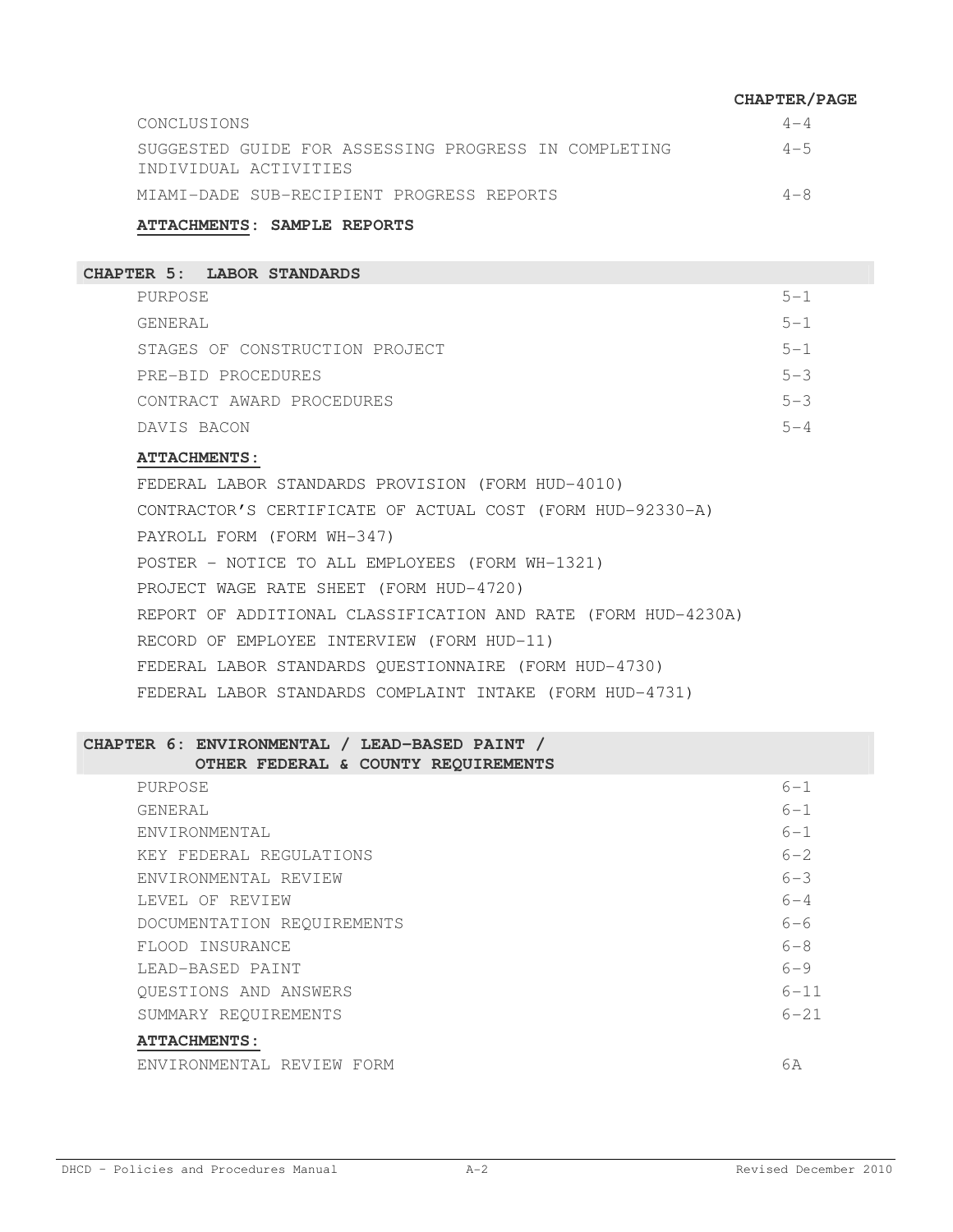| CHAPTER 7: REGULATIONS FOR PEOPLE WITH DISABILITIES |  |         |
|-----------------------------------------------------|--|---------|
| PURPOSE                                             |  | $7 - 1$ |
| DHCD REOUIREMENTS                                   |  | $7 - 2$ |
| PHYSICAL ACCESSIBILITY                              |  | $7 - 2$ |
| SECTION 504                                         |  | 7-6     |
| TITLE II REGULATIONS                                |  | $7 - 7$ |
| TITLE III REGULATIONS                               |  | 7–14    |

## **ATTACHMENT:**

EQUAL OPPORTUNITY AND NONDISCRIMINATION

| <b>CHAPTER 8: INTERNAL CONTROLS</b> |         |
|-------------------------------------|---------|
| PURPOSE                             | $8 - 1$ |
| DEFINITIONS                         | $8 - 1$ |
| OBJECTIVES                          | $8 - 1$ |
| CONFLICT OF INTEREST                | $8 - 1$ |
| AREAS OF APPLICABILITY              | $8 - 2$ |
| CHARACTERISTICS                     | $8 - 2$ |
| MEASURES                            | $8 - 2$ |
| FINANCIAL MANAGEMENT                | $8 - 3$ |

#### **CHAPTER 9: PROGRAM INCOME**

| PURPOSE                                        | $9 - 1$   |
|------------------------------------------------|-----------|
| STATEMENT OF POLICY                            | $9 - 1$   |
| DEFINITIONS                                    | $9 - 1$   |
| EXAMPLES OF PROGRAM INCOME                     | $9 - 1$   |
| INCOME NOT CONSIDERED PROGRAM INCOME           | $9 - 2$   |
| SPECIAL CONSIDERATIONS                         | $9 - 3$   |
| ACCOUNTABILITY AND REPORTING OF PROGRAM INCOME | $9 - 4$   |
| ALLOWABLE USES OF PROGRAM INCOME               | $9 - 6$   |
| PRIOR APPROVAL                                 | $9 - 6$   |
| OTHER INCOME                                   | $9 - 7$   |
| PROGRAM INCOME EXCERCISES . CDBG               | $9 - 7$   |
| INSTRUCTION FOR EARNED INCOME REPORT           | $9 - 10$  |
| PROGRAM INCOME REQUEST FORM                    | $9 - 1.3$ |
| SAMPLE LETTER . REQUEST TO USE PROGRAM INCOME  | $9 - 14$  |

| CHAPTER 10: INSURANCES |                      |          |
|------------------------|----------------------|----------|
| PURPOSE                |                      | $10 - 1$ |
|                        | MINIMUM REOUIREMENTS | $10 - 1$ |
| CHAPTER 11: TAXES      |                      |          |

| <b>ATTACHMENT:</b>          |          |
|-----------------------------|----------|
| CATEGORIES OF TAX LIABILITY | $11 - 1$ |
| PURPOSE                     | $11 - 1$ |

APPLICATION FOR CONSUMER'S CERTIFICATE OF EXEMPTION A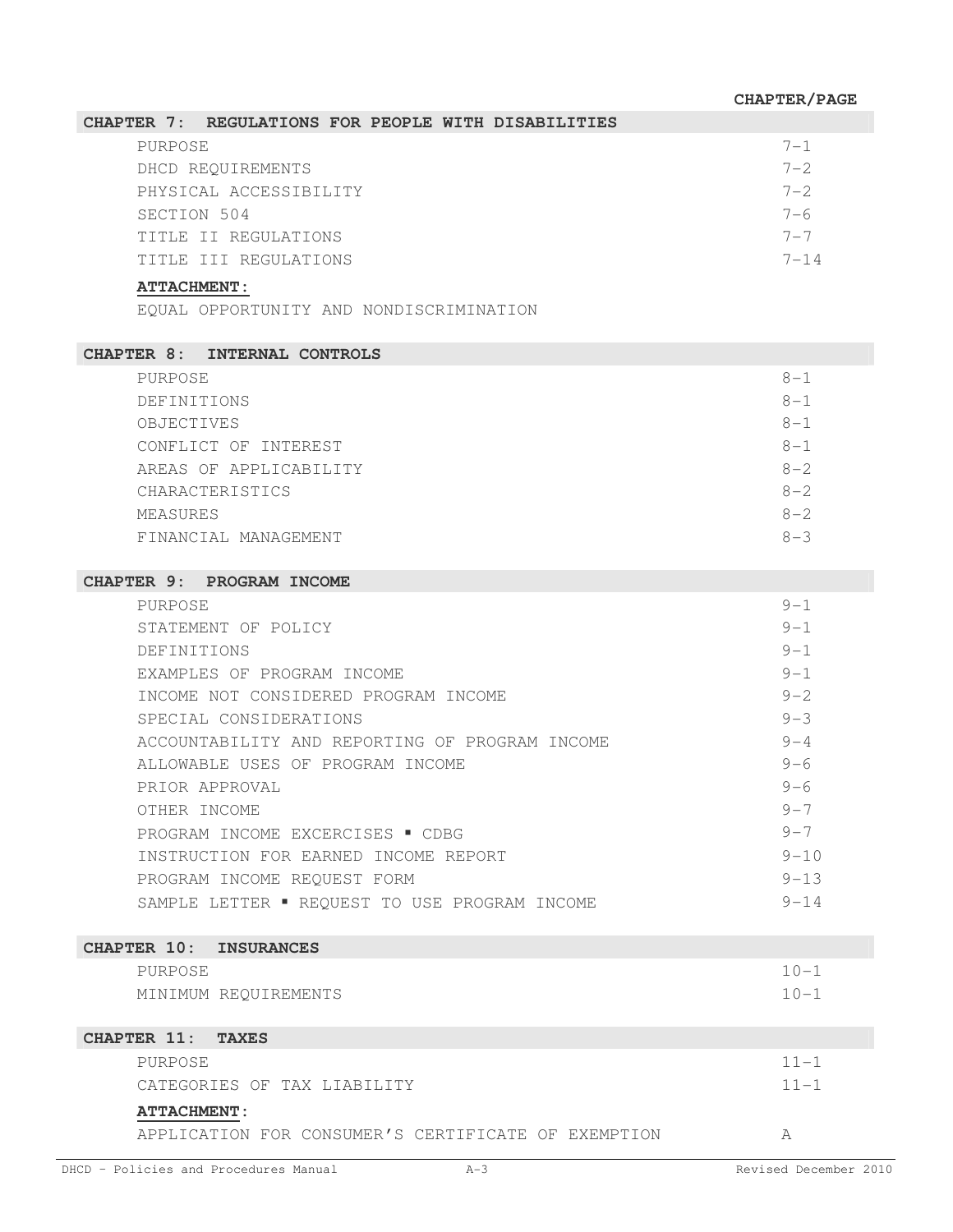## **CHAPTER/PAGE**

| CHAPTER 12: PROPERTY MANAGEMENT AND INVENTORY            |           |
|----------------------------------------------------------|-----------|
| PURPOSE                                                  | $12 - 1$  |
| INVENTORY REQUIREMENT                                    | $12 - 1$  |
| DISPOSAL OF PROPERTY PURCHASED WITH DHCD FUNDS           | $12 - 2$  |
| PROPERTY MANAGEMENT AND DISPOSITION                      | $12 - 2$  |
| ANNUAL INVENTORY REPORT INSTRUCTIONS - ATTACHMENT A      | $12 - 7$  |
|                                                          |           |
| CHAPTER 13: TRAVEL                                       |           |
| PURPOSE                                                  | $13 - 1$  |
| OUT-OF-TOWN TRAVEL                                       | $13 - 1$  |
| LOCAL TRAVEL                                             | $13 - 2$  |
| <b>ATTACHMENTS:</b>                                      |           |
| OUT-OF-TOWN TRAVEL REQUEST FORM FOR NON-COUNTY EMPLOYEES | 13A       |
| MIAMI-DADE COUNTY TRAVEL EXPENSE REPORT                  | 13B       |
|                                                          |           |
| CHAPTER 14: PERSONNEL MANAGEMENT                         |           |
| PURPOSE                                                  | $14 - 1$  |
| PERSONNEL POLICIES                                       | $14 - 1$  |
| <b>JOB DESCRIPTIONS</b>                                  | $14 - 3$  |
|                                                          |           |
| CHAPTER 15: PROCUREMENT AND SUBCONTRACTS                 |           |
| SUB-RECIPIENTS: DEVELOPMENT OF POLICIES & PROCEDURES     | $15 - 1$  |
| PROCUREMENT STANDARDS                                    | $15 - 2$  |
| PAYMENT OF SUBCONTRACTS                                  | $15 - 4$  |
| FEDERAL PROCUREMENT RULES                                | $15 - 5$  |
| ETHICS IN CONTRACTING                                    | $15 - 12$ |
| BONDING AND INSURANCE REQUIREMENTS                       | $15 - 13$ |
| HCD PROCEDURES:                                          |           |
| DELEGATION OF APPROVAL AUTHORITY FOR SUBCONTRACTS AND    |           |
| PAYMENT REQUESTS                                         |           |
| <b>ATTACHMENTS:</b>                                      |           |
| SUBCONTRACT AGREEMENT (CONSULTANT, PROFESSIONAL, ETC.)   | 15A       |
| CERTIFICATION REGARDING LOBBYING                         | 15B       |
| SUBCONTRACT AGREEMENT (AUDITORS)                         | 15C       |
|                                                          |           |
| CHAPTER 16: SUB-RECIPIENT AUDIT REQUIREMENTS             |           |
| <b>PURPOSE</b>                                           | $16 - 1$  |
| GENERAL AUDIT REQUIREMENT                                | $16 - 1$  |
| AUDITING STANDARDS                                       | $16 - 1$  |
| AUDITOR QUALIFICATIONS                                   | $16 - 2$  |
| AUDIT REPORT                                             | $16 - 3$  |
| AUDIT RESOLUTION                                         | $16 - 4$  |
| SANCTIONS                                                | $16 - 4$  |
| PAYMENT FOR AUDITOR SERVICES                             | $16 - 4$  |